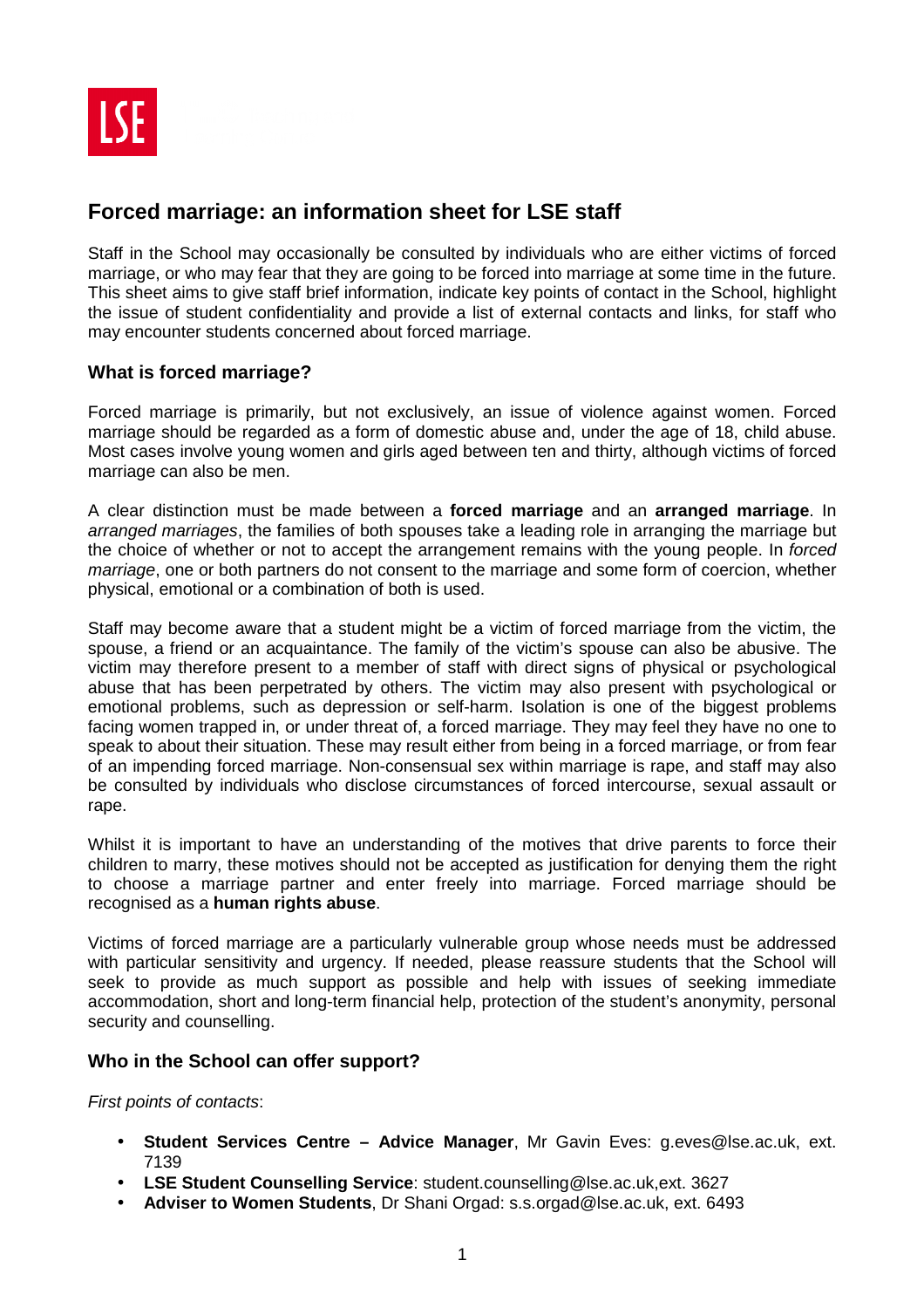- **Adviser to Male Students**, Dr Jonathan Hopkin: j.r.hopkin@lse.ac.uk, ext. 6535
- **Dean of Undergraduate Studies**, Dr Jan Stockdale: j.stockdale@lse.ac.uk, ext. 7058
- **Dean of Graduate Studies**, Dr Sunil Kumar: s.kumar@lse.ac.uk, ext. 6195

Other useful contacts in the School:

- **Head of Security**, Mr Paul Thornbury: p.c.thornbury@lse.ac.uk, ext. 6055. Head of Security can advise students on their safety and facilitate referral to appropriate police department.
- **Mental Health and Well-being Advisor**, Ms Jane Sedgwick: j.sedgwick@lse.ac.uk, ext. 6523
- **Equality and Diversity Adviser**, Ms Carolyn Solomon-Pryce: c.solomon-pryce@lse.ac.uk, ext. 6171
- **Wardens and/or Sub-Wardens in School Halls of Residence** (where relevant)

## **Student confidentiality**

Victims, or potential victims, of forced marriages who disclose their circumstances are potentially exposing themselves to serious harm and even death. As such, it is absolutely essential that the highest possible respect for confidentiality is maintained. In many cases, students may ask you to keep the matter confidential, or implicitly expect confidentiality, on the basis of trust. Where this occurs, you may need to explain to the student that there are some things you will need to disclose to others, and ideally seek their consent to do so. What is important is that a student's private business should be treated with discretion, that any information passed is on a 'need to know' basis, and that any written/electronic records are kept appropriately, with due regard to the Data Protection Act.

Where an individual consents to the disclosure, there is less likely to be a problem, although **the consequences of disclosure must be carefully thought through**. Disclosure without consent requires a careful weighing of factors, including the risk to the individual and third parties, the extent to which a disclosure can lessen the relevant risks, and the impact of disclosure on trust. It is vitally important that students are involved in all stages of the decision-making process and that they retain as much control as possible over disclosures of information.

If in any doubt, talk to someone else about your concerns, rather than keeping them to yourself. This can easily be done on a 'no names' basis. Seek advice from staff with professional training and/or from more experienced colleagues (e.g. Dean, Student Service Centre, Adviser to Women students, Adviser to Male Students). Whilst communication with appropriate colleagues within the School is important, the Data Protection Act prohibits staff from the disclosure of any information about registered students to third parties (**including parents and sponsors**). There are a few specific exceptions – primarily statutory authorities (please refer to 'Disclosure to third parties' in Data Protection).

For further guidance you may also wish to refer to the LSE Student Counselling Service Confidentiality Policy: **lse.ac.uk/counselling/Documents/ConfidentialityPolicy.pdf**